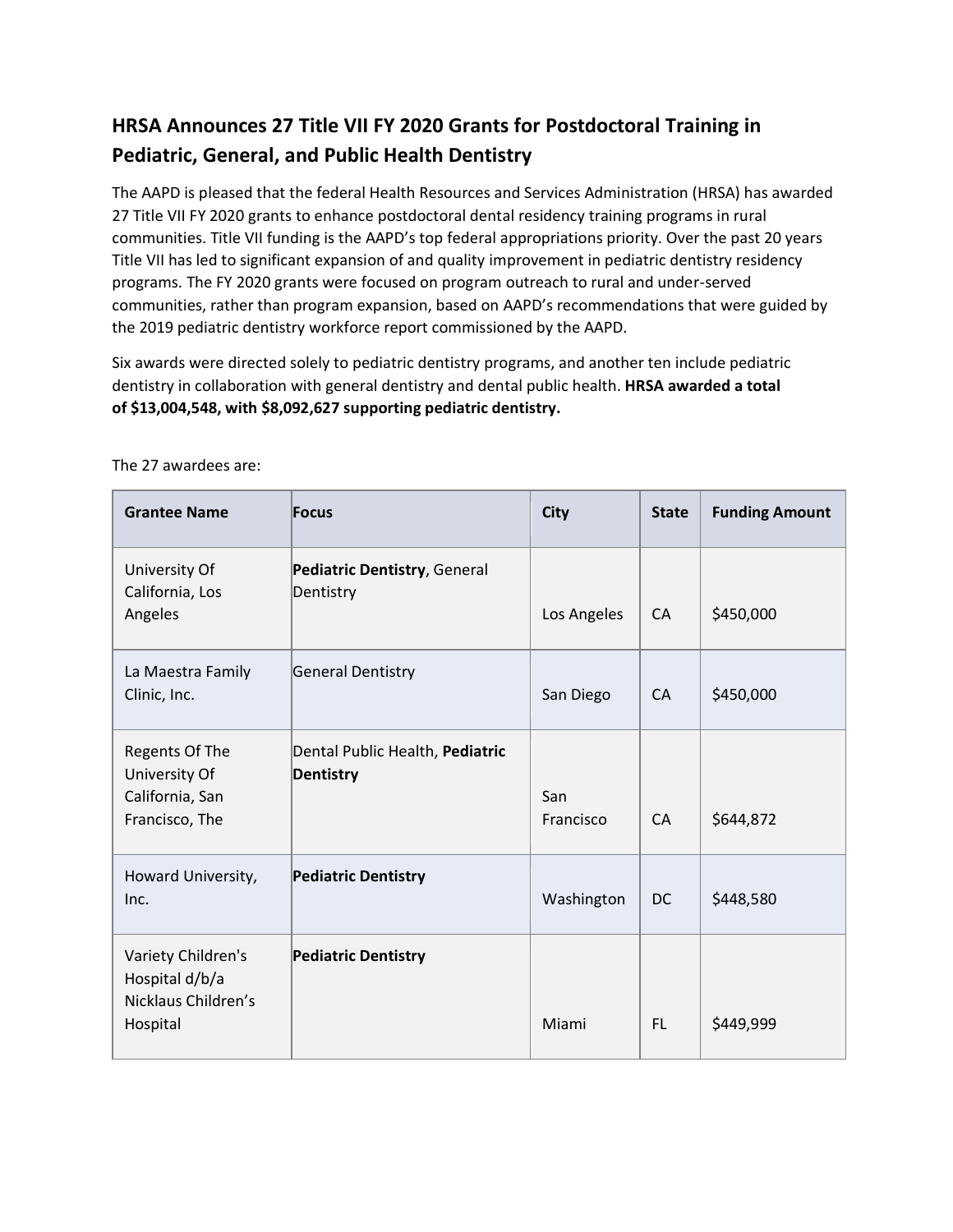| <b>Grantee Name</b>                                                  | <b>Focus</b>                                                    | <b>City</b>     | <b>State</b> | <b>Funding Amount</b> |
|----------------------------------------------------------------------|-----------------------------------------------------------------|-----------------|--------------|-----------------------|
| Nova Southeastern<br>University, Inc.                                | Pediatric Dentistry, General<br>Dentistry                       | Davie           | FL.          | \$650,000             |
| The University Of<br>lowa                                            | Dental Public Health, Pediatric<br><b>Dentistry</b>             | Iowa City       | IA           | \$438,288             |
| University Of Illinois                                               | <b>Pediatric Dentistry</b>                                      | Chicago         | IL           | \$153,430             |
| <b>President And Fellows</b><br>Of Harvard College                   | General Dentistry, Dental Public<br>Health                      | <b>Boston</b>   | MA           | \$497,993             |
| <b>Trustees Of Boston</b><br>University                              | Pediatric Dentistry, Dental Public<br>Health                    | <b>Boston</b>   | MA           | \$474,326             |
| University Of<br>Mississippi Medical<br>Center                       | <b>General Dentistry</b>                                        | Jackson         | <b>MS</b>    | \$450,000             |
| East Carolina<br>University                                          | Pediatric Dentistry, General<br>Dentistry                       | Greenville      | <b>NC</b>    | \$576,444             |
| <b>Erie County Medical</b><br>Center Corp.                           | <b>General Dentistry</b>                                        | <b>Buffalo</b>  | <b>NY</b>    | \$450,000             |
| <b>New York University</b>                                           | <b>Pediatric Dentistry</b>                                      | New York        | <b>NY</b>    | \$306,757             |
| <b>Trustees Of Columbia</b><br>University In The City<br>Of New York | Pediatric Dentistry, General<br>Dentistry, Dental Public Health | <b>New York</b> | <b>NY</b>    | \$649,987             |
| <b>New York University</b><br>Langone Hospitals                      | General Dentistry, Pediatric<br><b>Dentistry</b>                | New York        | <b>NY</b>    | \$649,948             |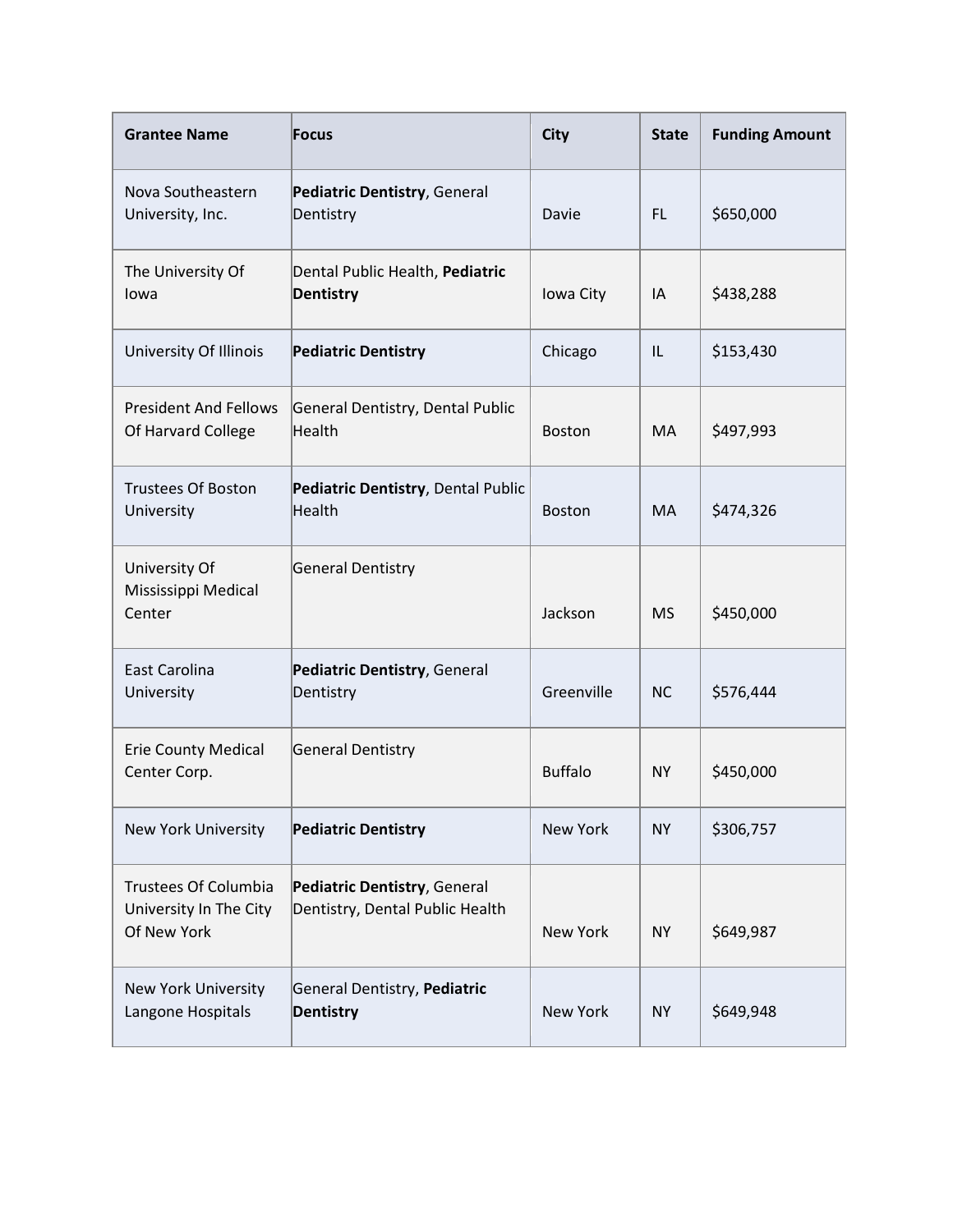| <b>Grantee Name</b>                                                          | <b>Focus</b>                                                                        | <b>City</b>        | <b>State</b> | <b>Funding Amount</b> |
|------------------------------------------------------------------------------|-------------------------------------------------------------------------------------|--------------------|--------------|-----------------------|
| New York City Health<br>And Hospitals<br>Corporation                         | General Dentistry, Dental Public<br>Health                                          | <b>Bronx</b>       | <b>NY</b>    | \$631,485             |
| Mercy Health<br>Youngstown LLC                                               | <b>General Dentistry</b>                                                            | Youngstown         | OH           | \$389,507             |
| The Ohio State<br>University                                                 | <b>Pediatric Dentistry</b>                                                          | Columbus           | <b>OH</b>    | \$450,000             |
| The Trustees Of The<br>University Of<br>Pennsylvania                         | General Dentistry                                                                   | Philadelphia       | PA           | \$362,731             |
| The Wright Center<br><b>Medical Group</b>                                    | <b>General Dentistry</b>                                                            | Scranton           | PA           | \$334,068             |
| Wellspan Health                                                              | <b>General Dentistry</b>                                                            | York               | PA           | \$449,377             |
| <b>Christ Community</b><br>Health Services, Inc.                             | <b>General Dentistry</b>                                                            | Memphis            | <b>TN</b>    | \$450,000             |
| The Texas A&M<br><b>University System</b><br><b>Health Science Center</b>    | Dental Public Health, General<br>Dentistry, Pediatric Dentistry                     | College<br>Station | ТX           | \$650,000             |
| <b>University Of Texas</b><br><b>Health Science Center</b><br>Of San Antonio | Dental Public Health (Primary),<br>General Dentistry, Pediatric<br><b>Dentistry</b> | San Antonio        | <b>TX</b>    | \$650,000             |
| <b>Carilion Medical</b><br>Center                                            | <b>General Dentistry</b>                                                            | Roanoke            | <b>VA</b>    | \$446,760             |
| University Of<br>Washington                                                  | <b>Pediatric Dentistry</b>                                                          | Seattle            | <b>WA</b>    | \$449,996             |